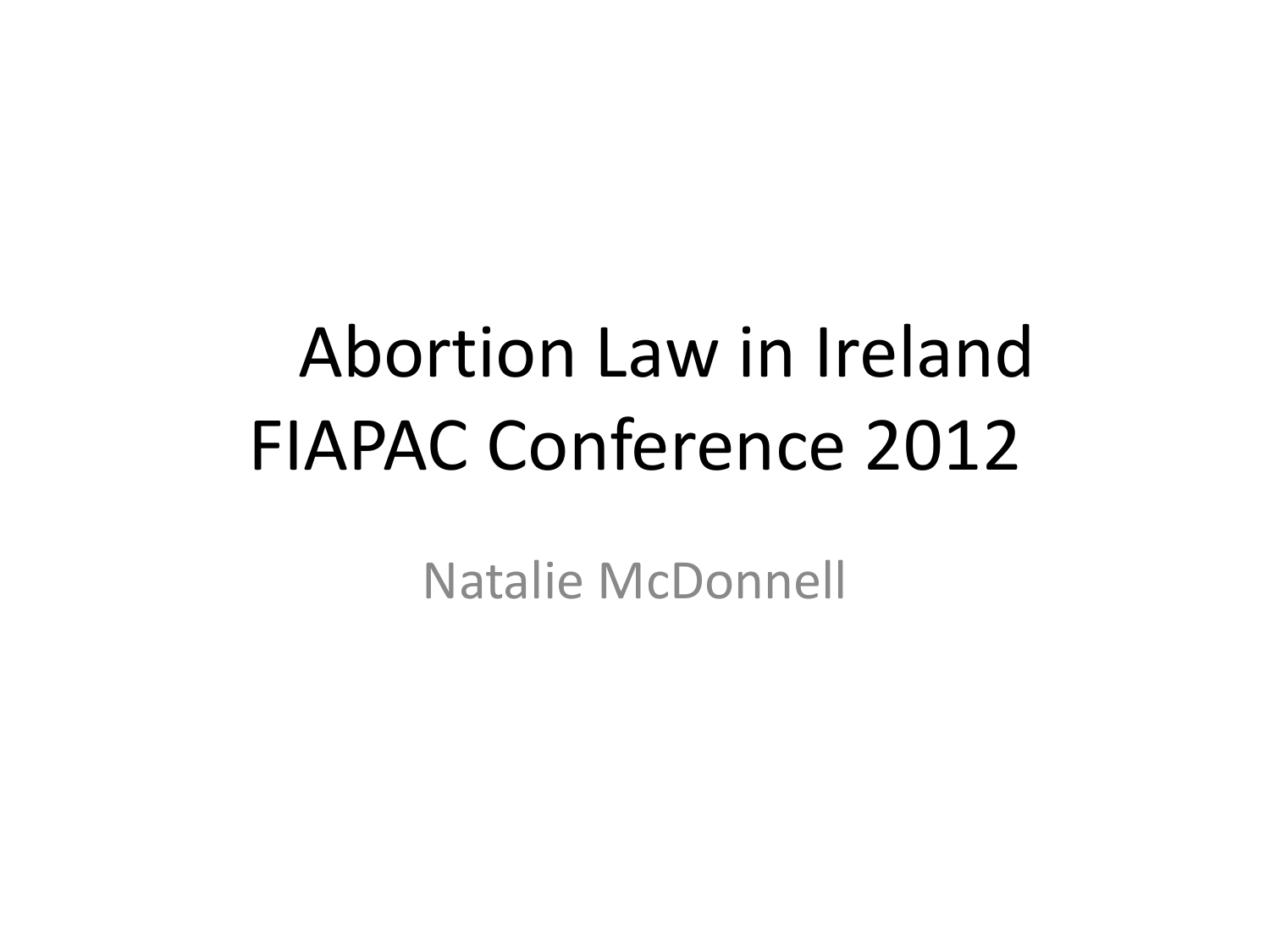### Irish Constitution

• Article 40.3.3. of the Constitution introduced in 1983 equates the life of the woman with that of the "unborn"*:*

"The State acknowledges the right to life of the unborn and, with due regard to the equal right to life of the mother, guarantees in its laws to respect, and, as far as practicable, by its laws to defend and vindicate that right."

"This subsection shall not limit freedom to travel between the State and another state."

"This subsection shall not limit freedom to obtain or make available, in the State, subject to such conditions as may be laid down by law, information relating to services lawfully available in another state".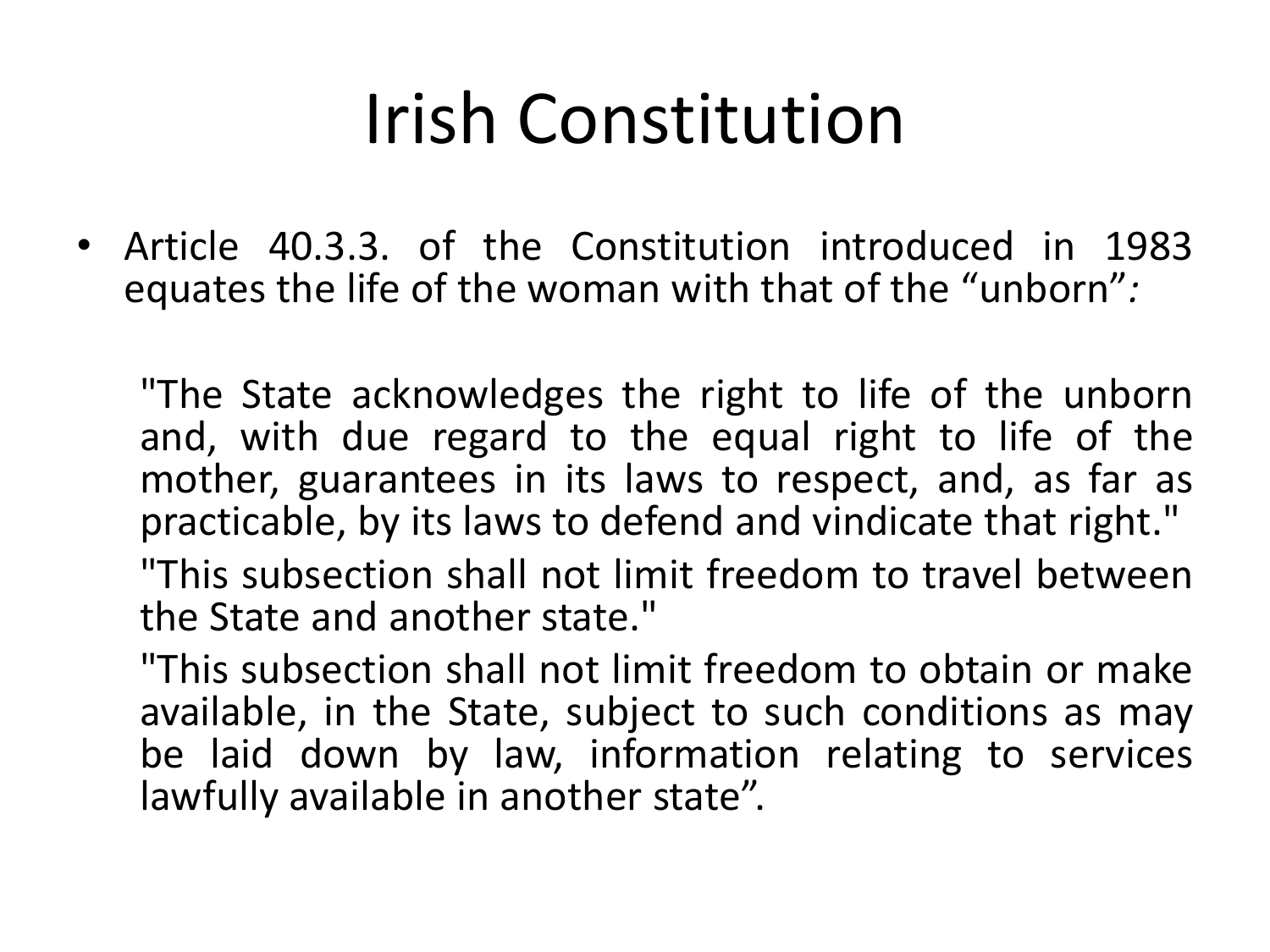## Irish Constitution

- No definition of the term "unborn" and it could therefore apply to a foetus from the moment of conception, from the point of viability or may even include a foetus so severely malformed as to have no possibility of being born alive.
- *M.R. v T.R*. [2006] IEHC 359 Frozen embryos case in which Supreme Court dealt with an argument that frozen embyos enjoyed the protection afforded to the "unborn".
- Contours of the provision are therefore unclear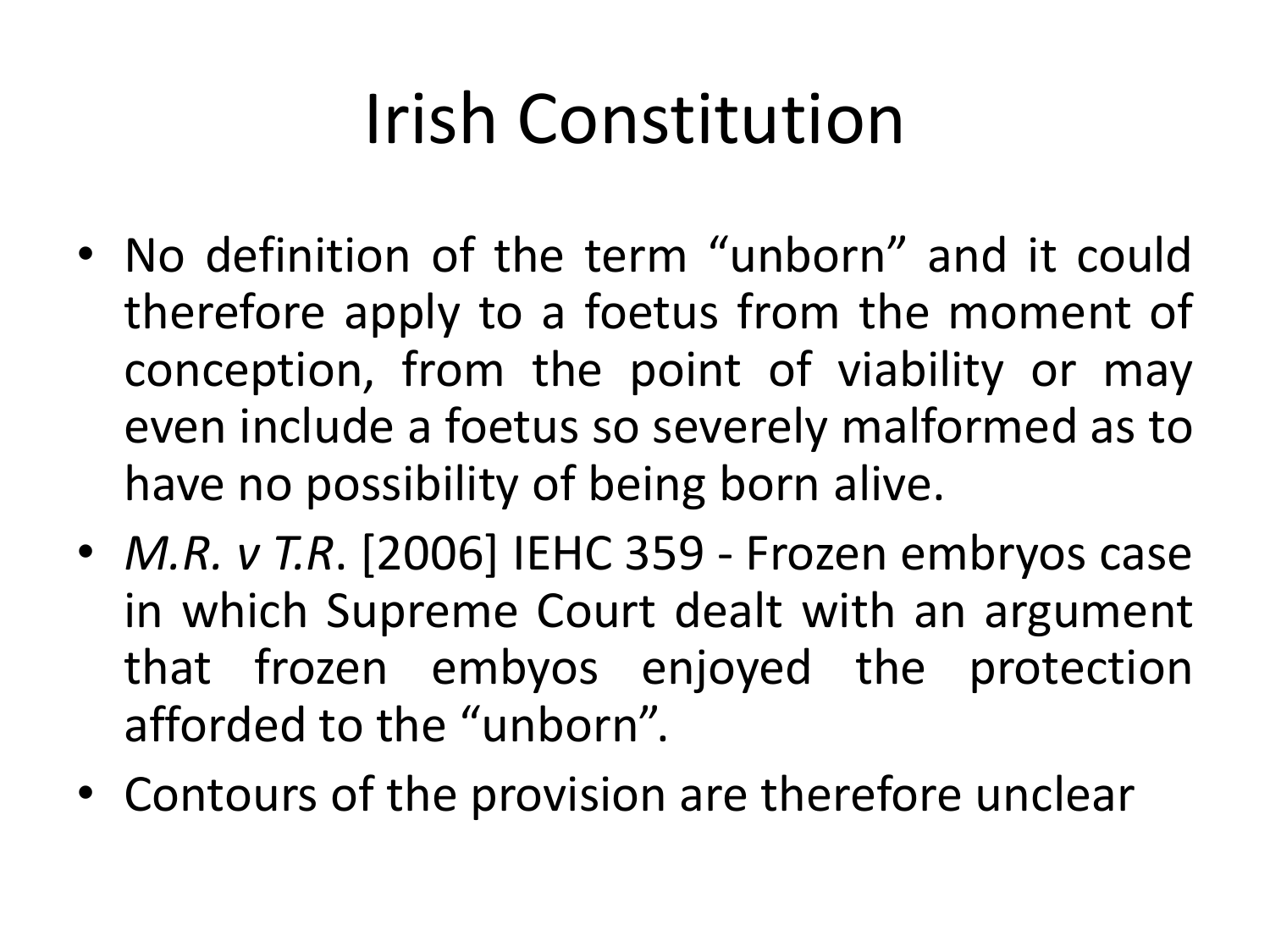# Legislation

- Sections 58 and 59 of the Offences against the Person Act, 1861 criminalises abortion.
- Section 58 of the 1861 Act considered in England and Wales in *R. v. Bourne* [1939] 1 KB 687.
- Macnaghten J. accepted the proposition that abortion to preserve the life of a pregnant woman was not unlawful and, in addition, where a doctor was of the opinion that the woman's physical or mental health would be seriously harmed by continuing with the pregnancy, he could properly be said to be acting for the purpose of preserving the life of the mother.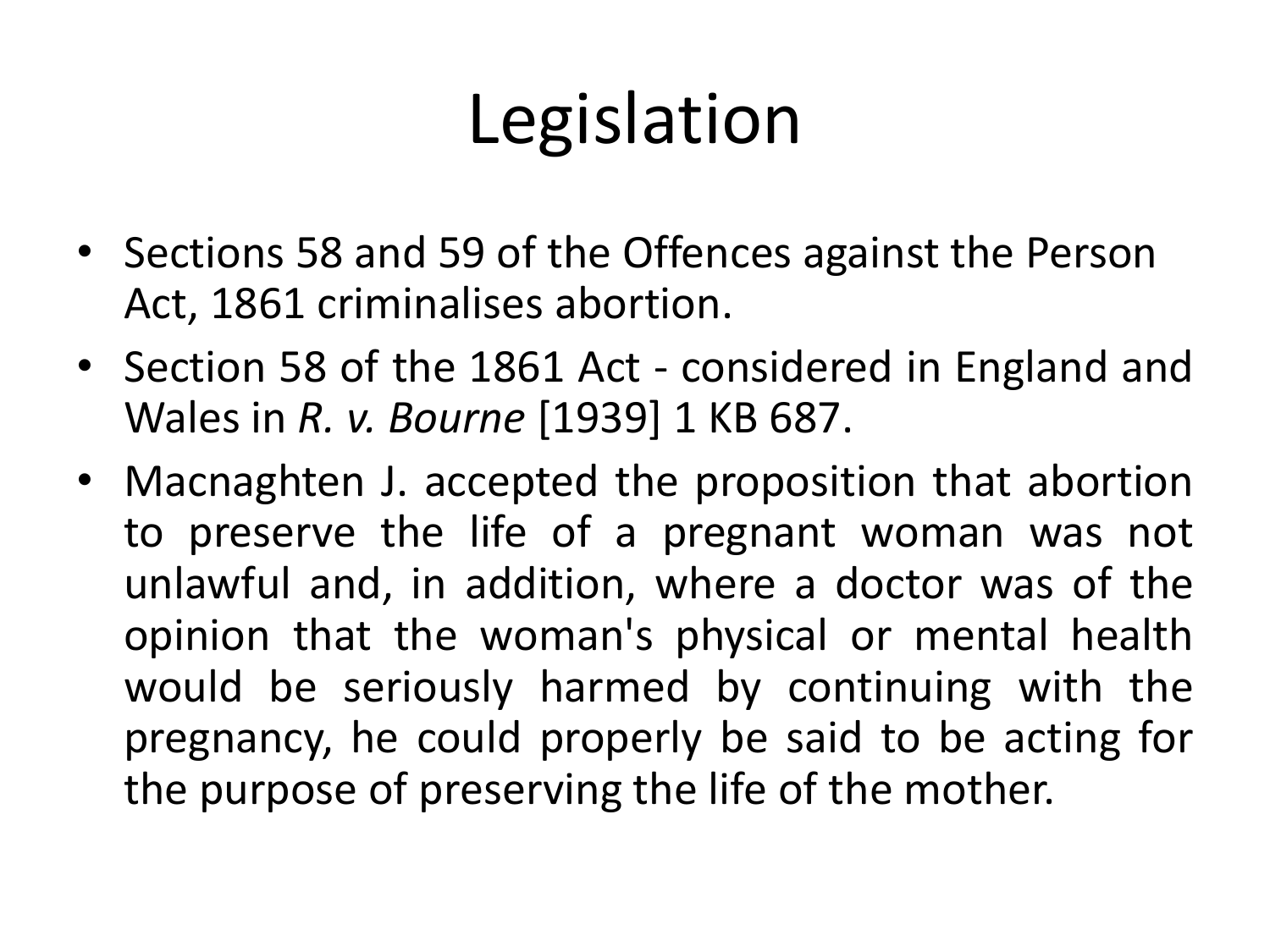### Irish Position

This principle was not, however, applied by the Irish courts and in the case of *The Society for the Protection of the Unborn Child v. Grogan and Others* (unreported judgment of 6 March 1997) Keane J. found that "the preponderance of judicial opinion in this country would suggest that the *Bourne* approach could not have been adopted ... consistently with the Constitution prior to the Eighth Amendment".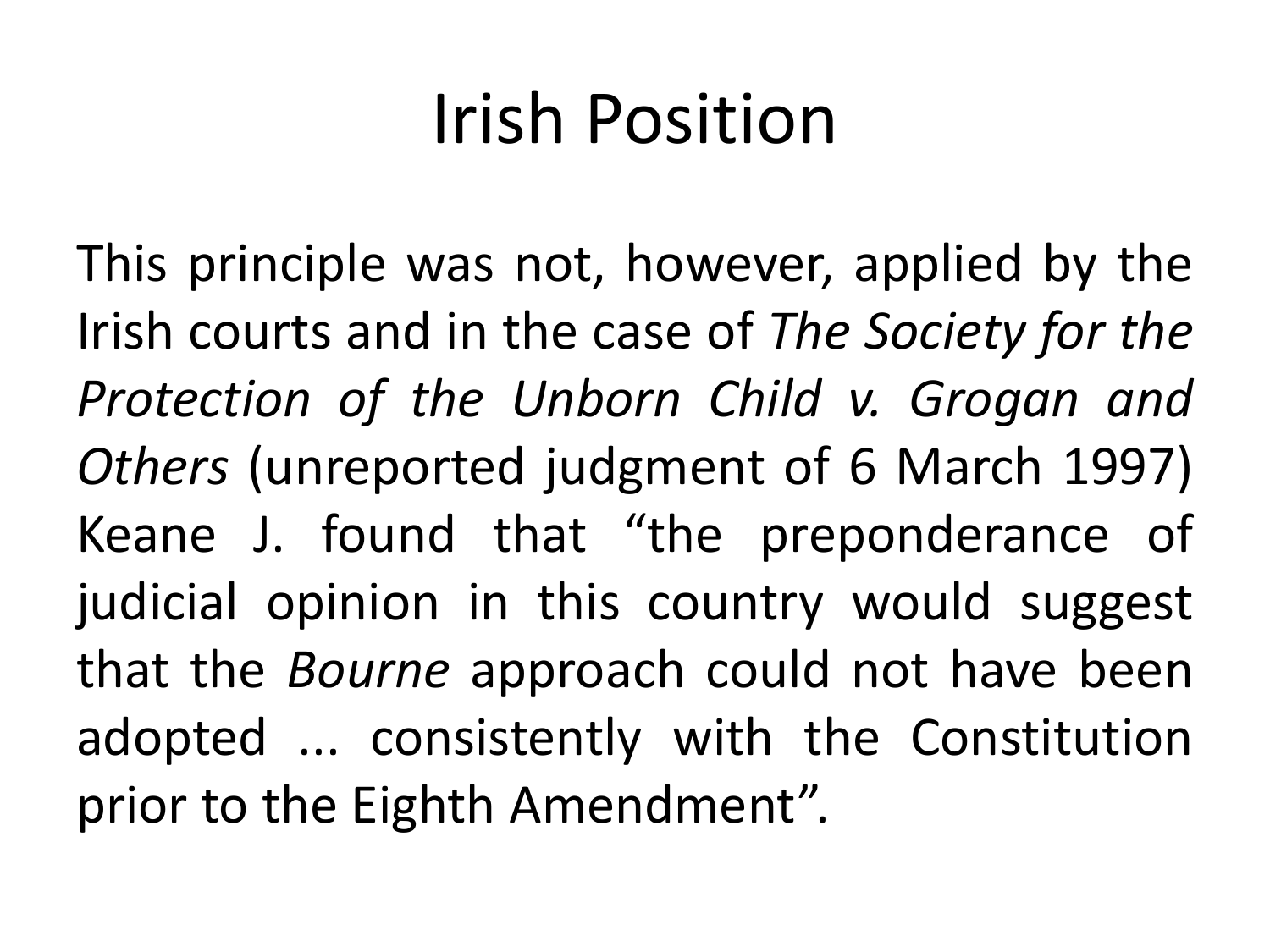#### The Regulation of Information on Abortion in Ireland

In 1986 the Society for the Protection of the Unborn Child ("SPUC") obtained an injunction preventing two organisations (Open Door Counselling and the Dublin Well Woman Centre) from providing women with information which encouraged or facilitated an abortion.

*Attorney General (S.P.U.C.) v. Open Door Counselling* [1988] I.R. 593]) that it was unlawful to disseminate information, including the address and telephone number of foreign abortion services, which had the effect of facilitating the commission of an abortion

European Court of Human Rights found a violation of Article 10. The Court found a violation of that article, the resulting in the enactment of the Regulation of Information (Services outside the State for Termination of Pregnancies) Act 1995 ("the 1995 Act").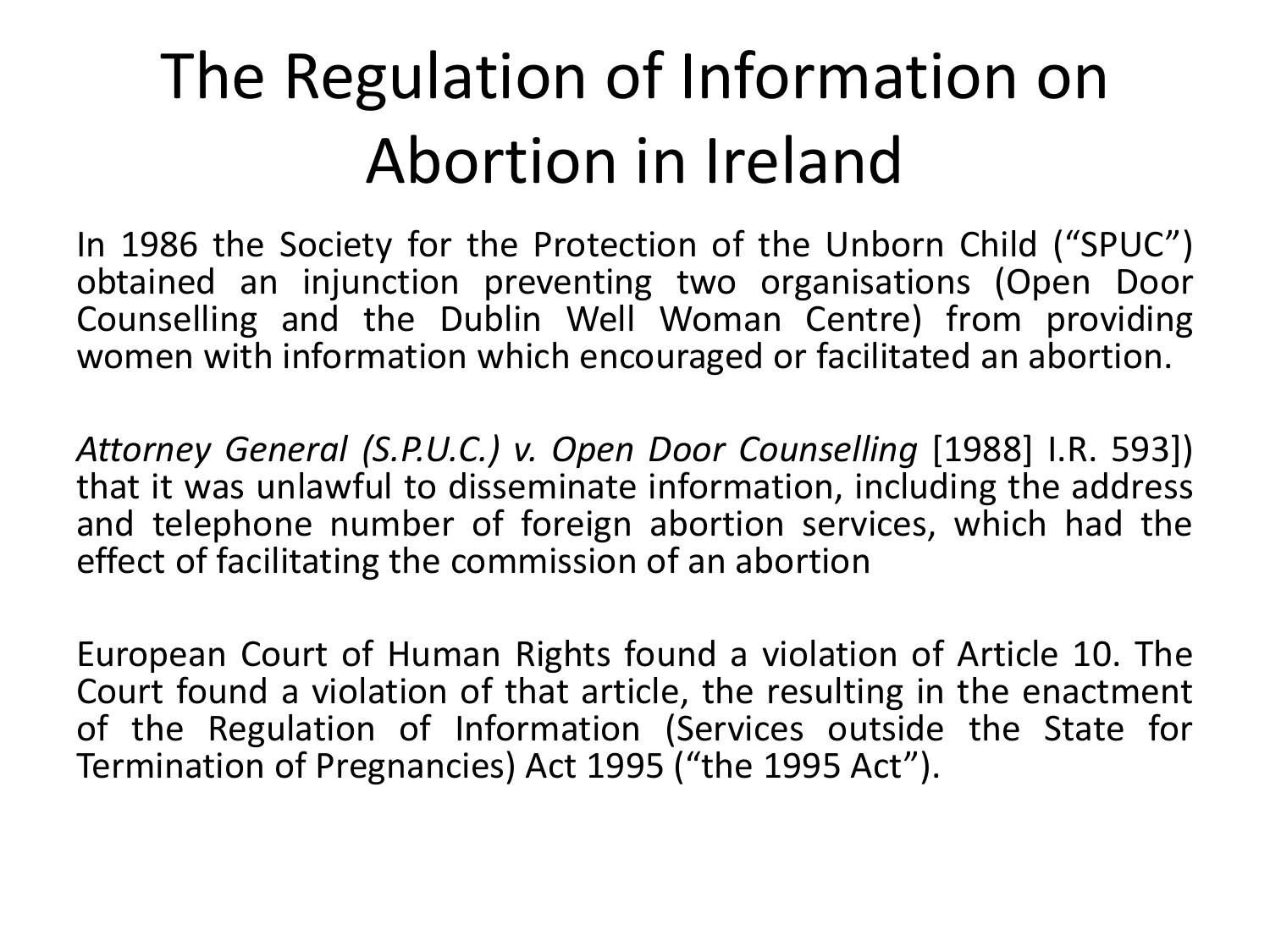## Attorney General v X [1992]

*Attorney General v. X* [1992] 1 IR 1.

Fourteen-year-old girl who became pregnant as a result of rape.

On 7 February 1992 an interim injunction was granted *ex parte* to the Attorney General to prevent the respondent from leaving the jurisdiction or from arranging or carrying out a termination of the pregnancy.

On 26 February 1992, on appeal, a majority (4 to 1) of the Supreme Court discharged the injunctions, holding that if it were established, as a matter of probability, that there was a real and substantial risk to the life, as distinct from the health, of the mother and that this real and substantial risk could only be averted by the termination of her pregnancy, such a termination was lawful.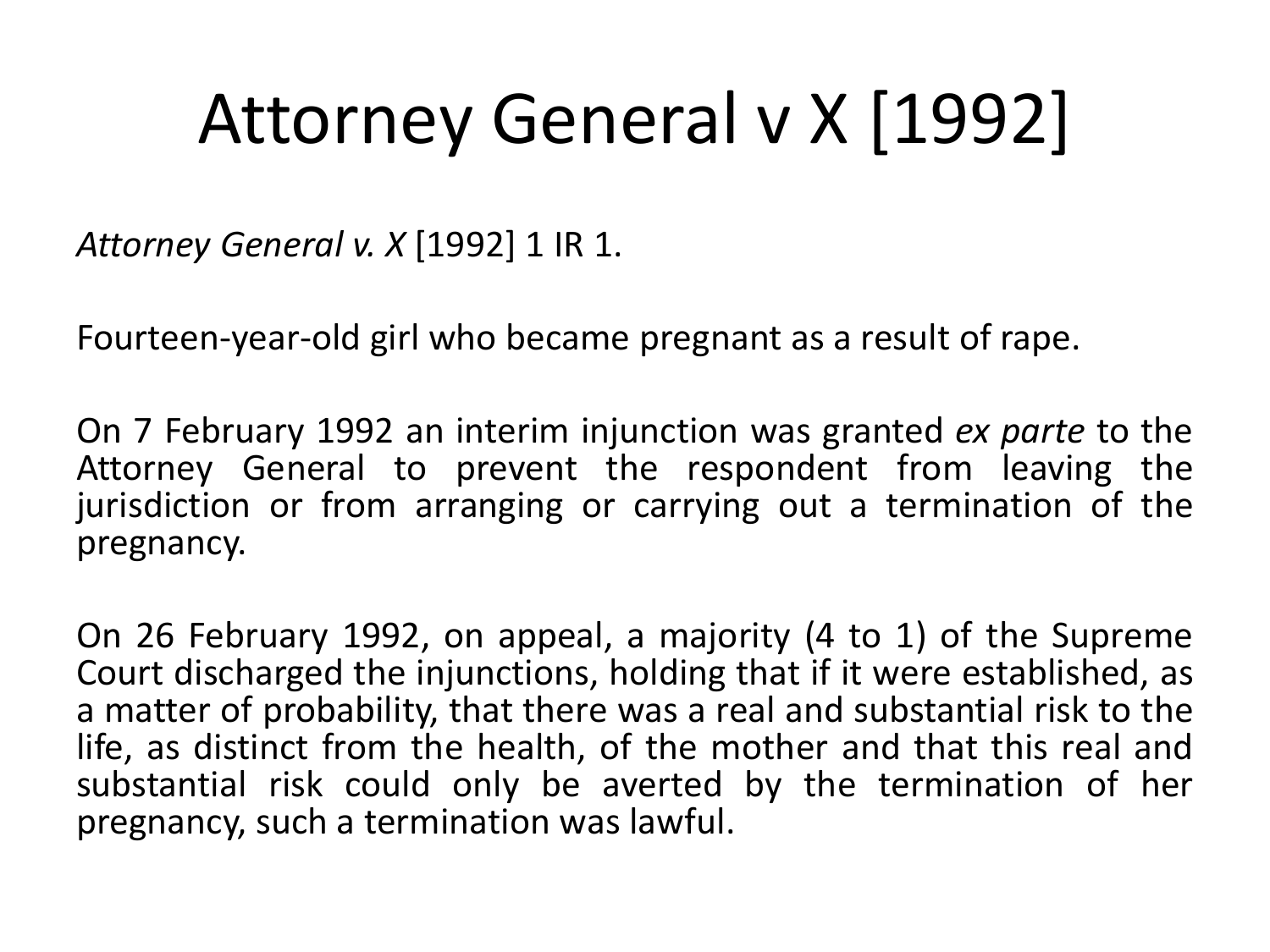# Right to Travel and Information

1992 Referendum containing three proposals;

- 1. Providing for lawful abortion where there would otherwise be a real and substantial risk to the mother's life, except a risk of suicide,
- 2. Providing for freedom of travel between the State and another State and a
- 3. Freedom of information.

The proposals relating to information and travel were passed while the first was defeated.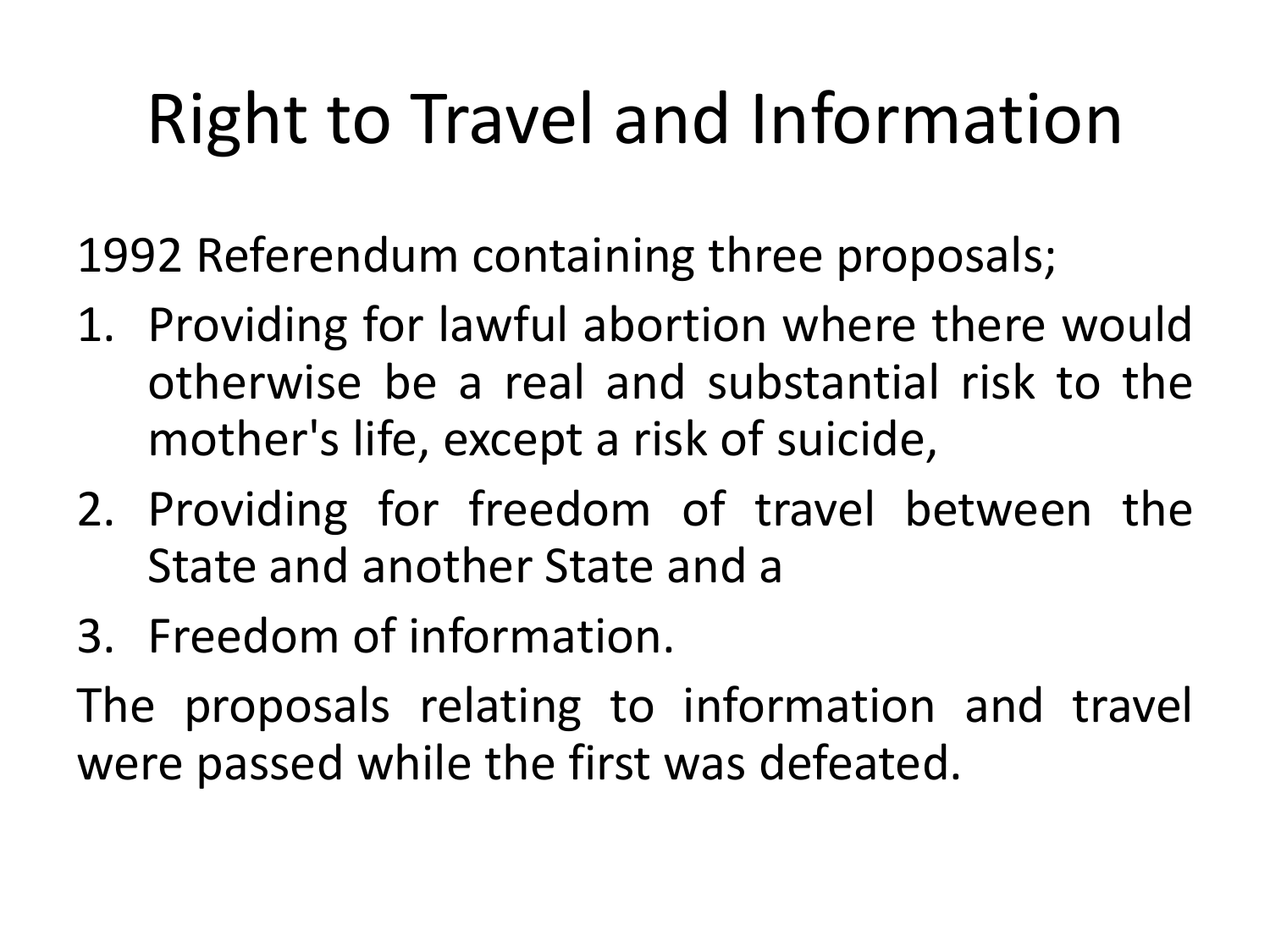#### Regulation of Access to Information

The Regulation of Information (Services outside the State for Termination of Pregnancies) Act 1995 ("the 1995 Act") defines the conditions under which information relating to abortion in another State may be made available in Ireland.

**Provides that is unlawful** to provide information in a way that *advocates or promotes* the termination of pregnancy; to make an appointment for a termination on behalf of a woman etc.

Act applies to any person engaged in the activity of *giving information, advice* or *counselling* to individual members of the public in relation to those services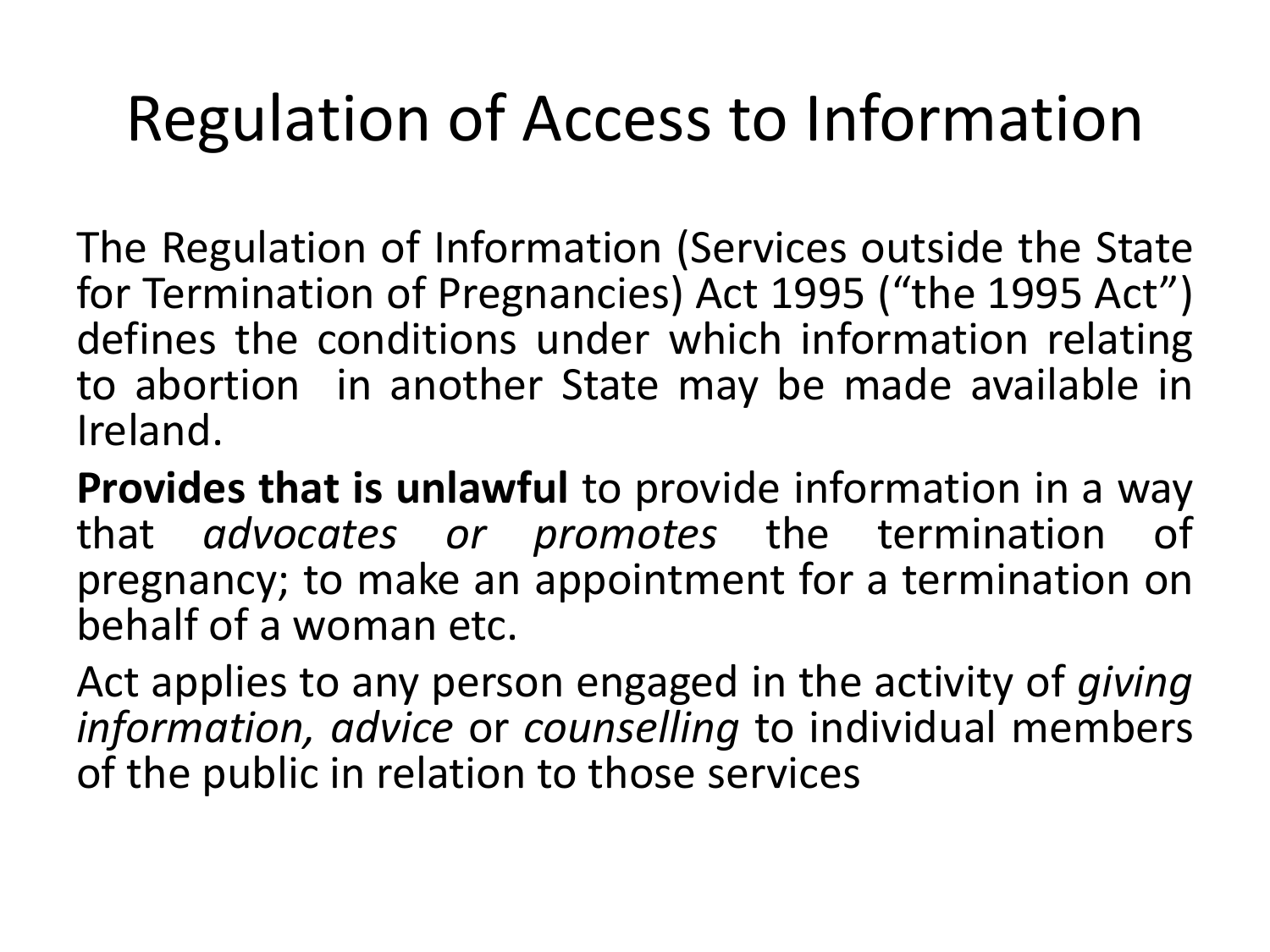#### Constitution Review Group

The Constitution Review Group 1995 - only practical possibility at that time was the introduction of legislation to regulate the application of Article 40.3.3.

That legislation would, *inter alia*, afford express protection for appropriate medical intervention necessary to protect the life of the mother, require written certification by appropriate medical specialists of "real and substantial risk to the life of the mother" and impose a time-limit to prevent a viable foetus being aborted in circumstances permitted by the *X* case.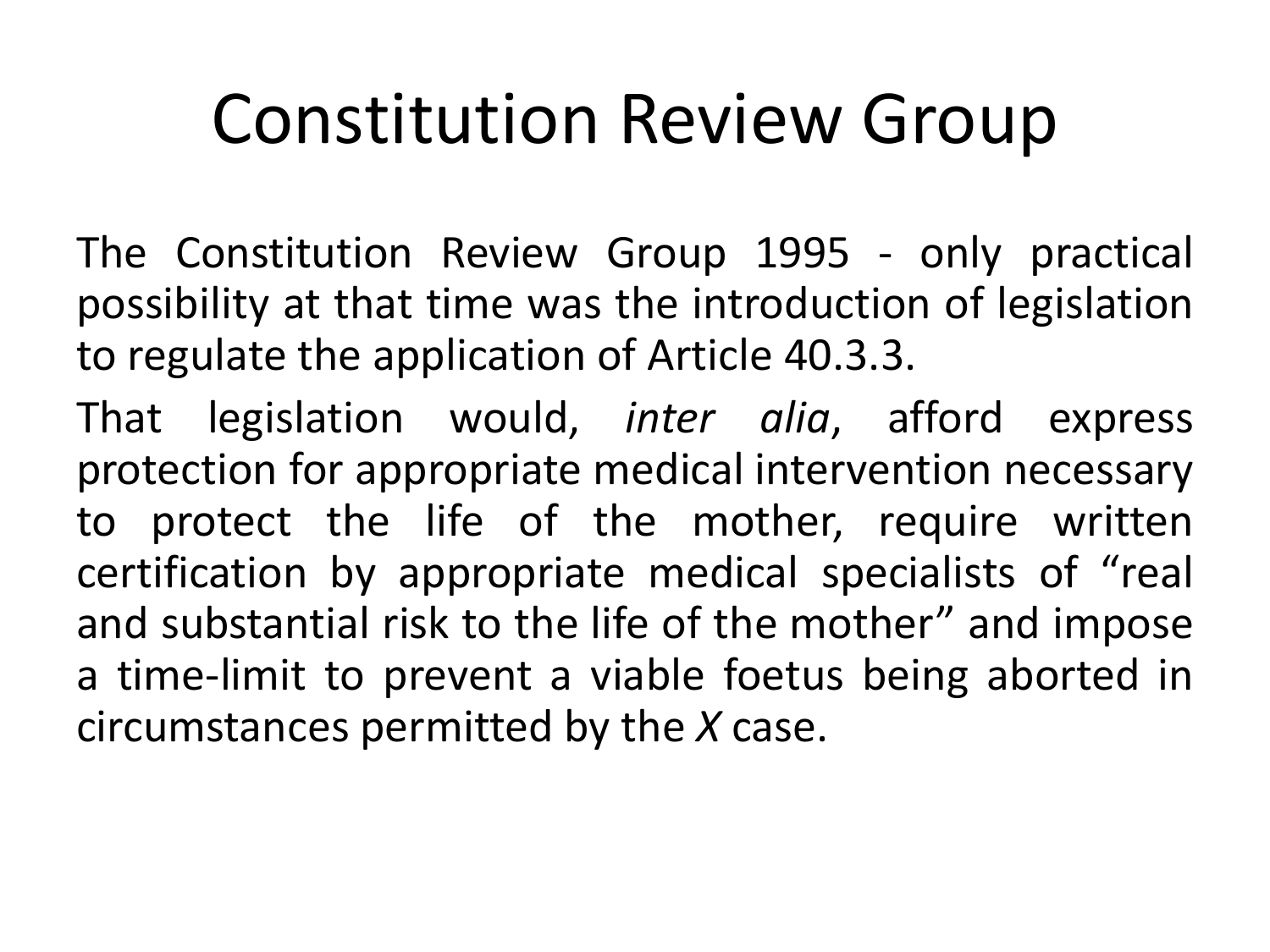#### Oireachtas Committee on the Constitution

In its Fifth Progress Report published on 15 November 2000, the parliamentary Committee agreed that a specific agency should be put in place to implement a strategy to reduce the number of crisis pregnancies by the provision of preventative services, to reduce the number of women with crisis pregnancies who opt for abortion by offering services which make other options more attractive and to provide post-abortion services consisting of counselling and medical check-ups.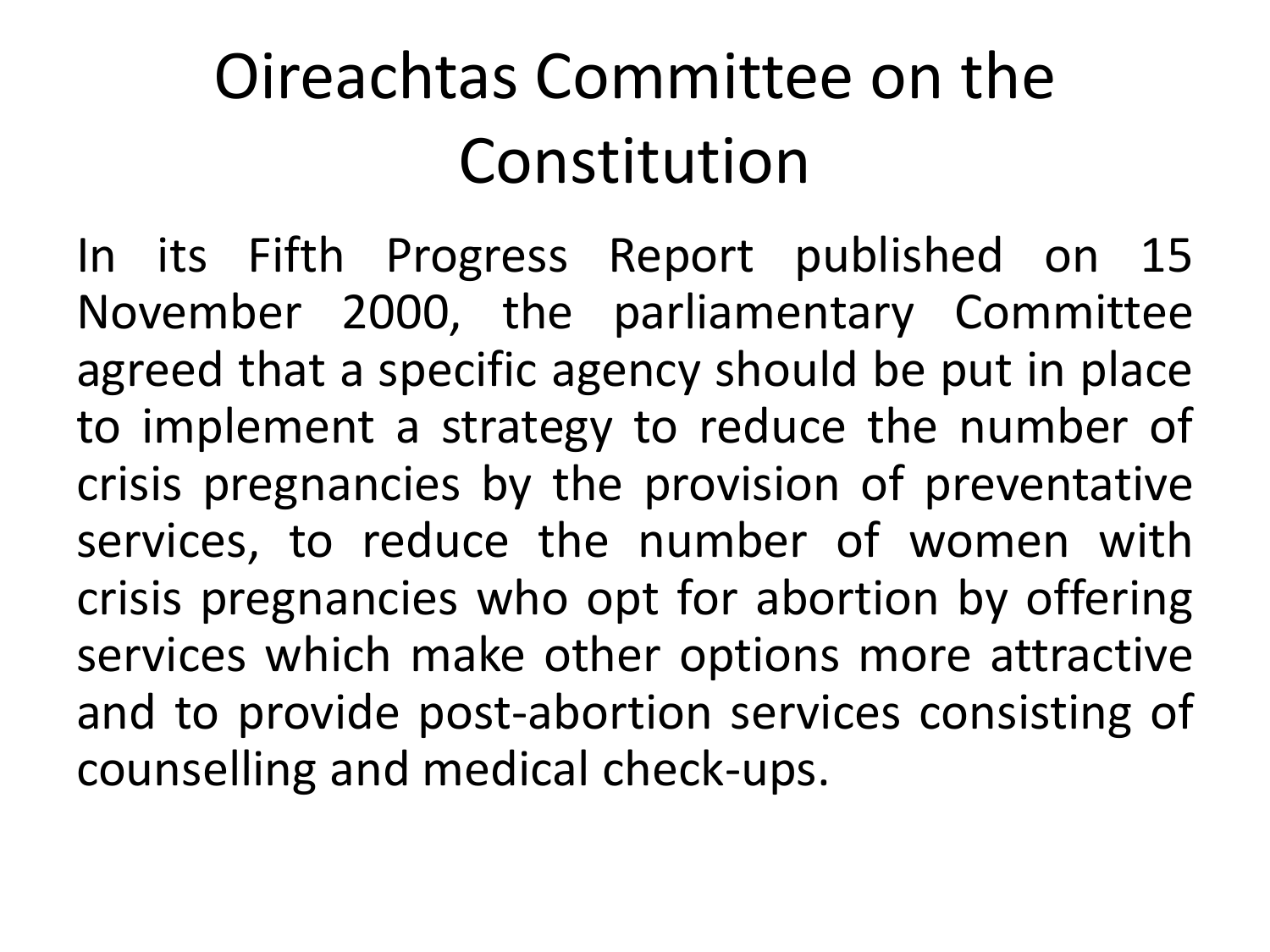### 2002 Referendum

The Committee also agreed that clarity in legal provisions was essential for the guidance of the medical profession so that any legal framework should ensure that doctors could carry out best medical practice necessary to save the life of the mother.

In 2002 a third referendum on abortion was held. The objective of the proposed Twenty-fifth Amendment of the Constitution (Protection of Human Life in Pregnancy) proposed to permit abortions to be lawfully provided in Ireland at specific institutions but only when, in the opinion of the doctor, it was necessary to prevent a real risk of loss of the woman's life, other than self-destruction. The Bill intended therefore to roll back the decision in the *X* case by excluding the risk of suicide as a ground for the lawful termination of a pregnancy. The referendum was defeated.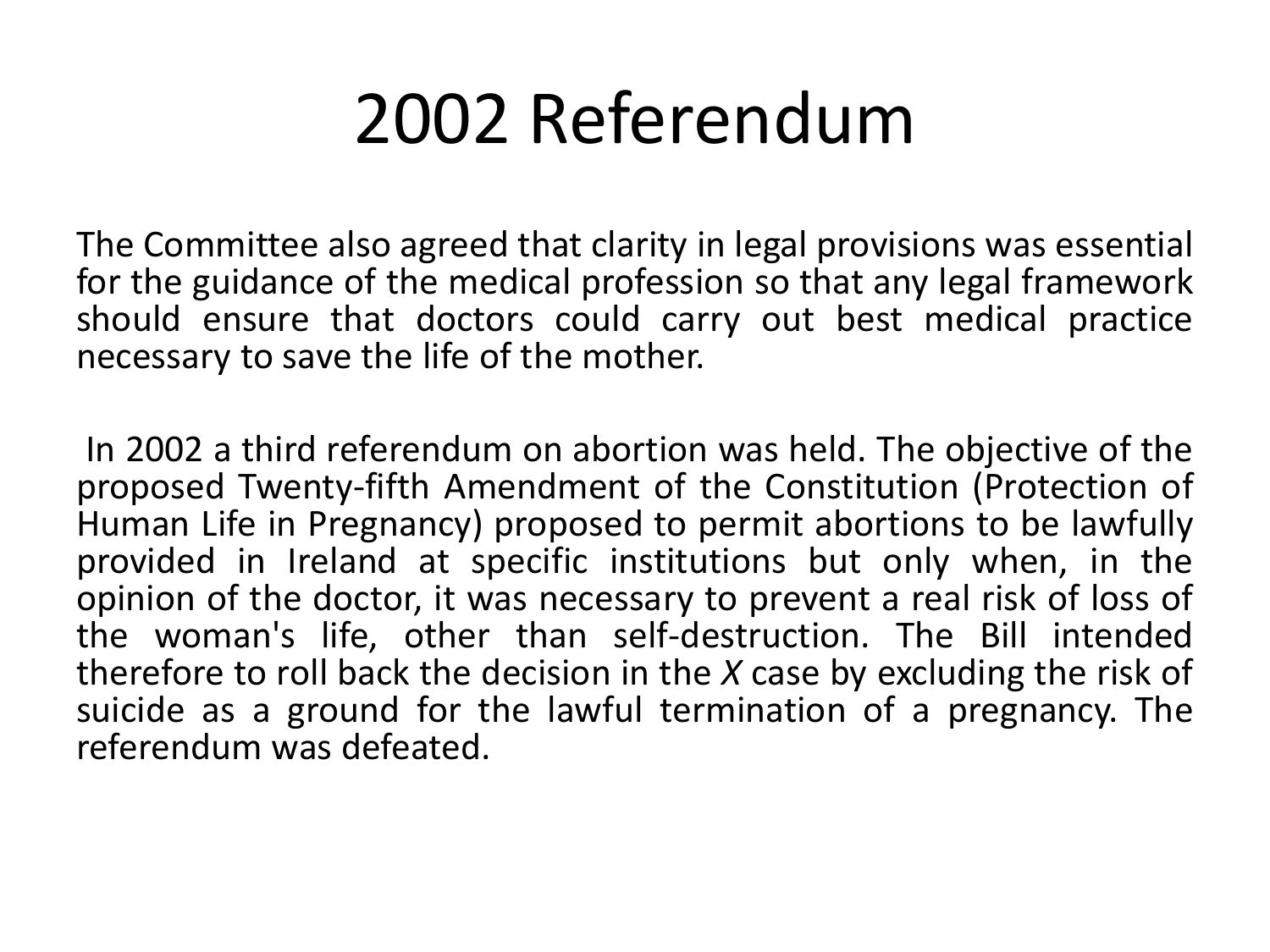## D (A Minor) v District Court Judge Brennan & Ors (2007)

- 'Miss D' was a pregnant woman in her teens who petitioned the High Court to allow her to travel to the UK for an abortion. '
- Miss D' was in the care of the State pursuant to an interim care order granted under the Child Care Act, 1991.
- Discovered on her seventeenth birthday, having attended hospital for a scan that she was carrying an anencephalic foetus: a fatal condition whereby a large part of the skull and brain is missing.
- 'Miss D' decided that she wished to terminate her pregnancy. The Health Service Executive wrote to the police to request that they arrest Miss D if she attempted to leave the country. They also requested that the Passport Office refuse to issue D with a passport.
- McKechnie J. ruled that 'Miss D' could travel abroad for a termination in light of her constitutionally protected right to travel. The case highlighted the confusion as to the operation of the provisions in relation to travel but also fundamentally the circumstances in which an abortion can legally be carried out in the jurisdiction.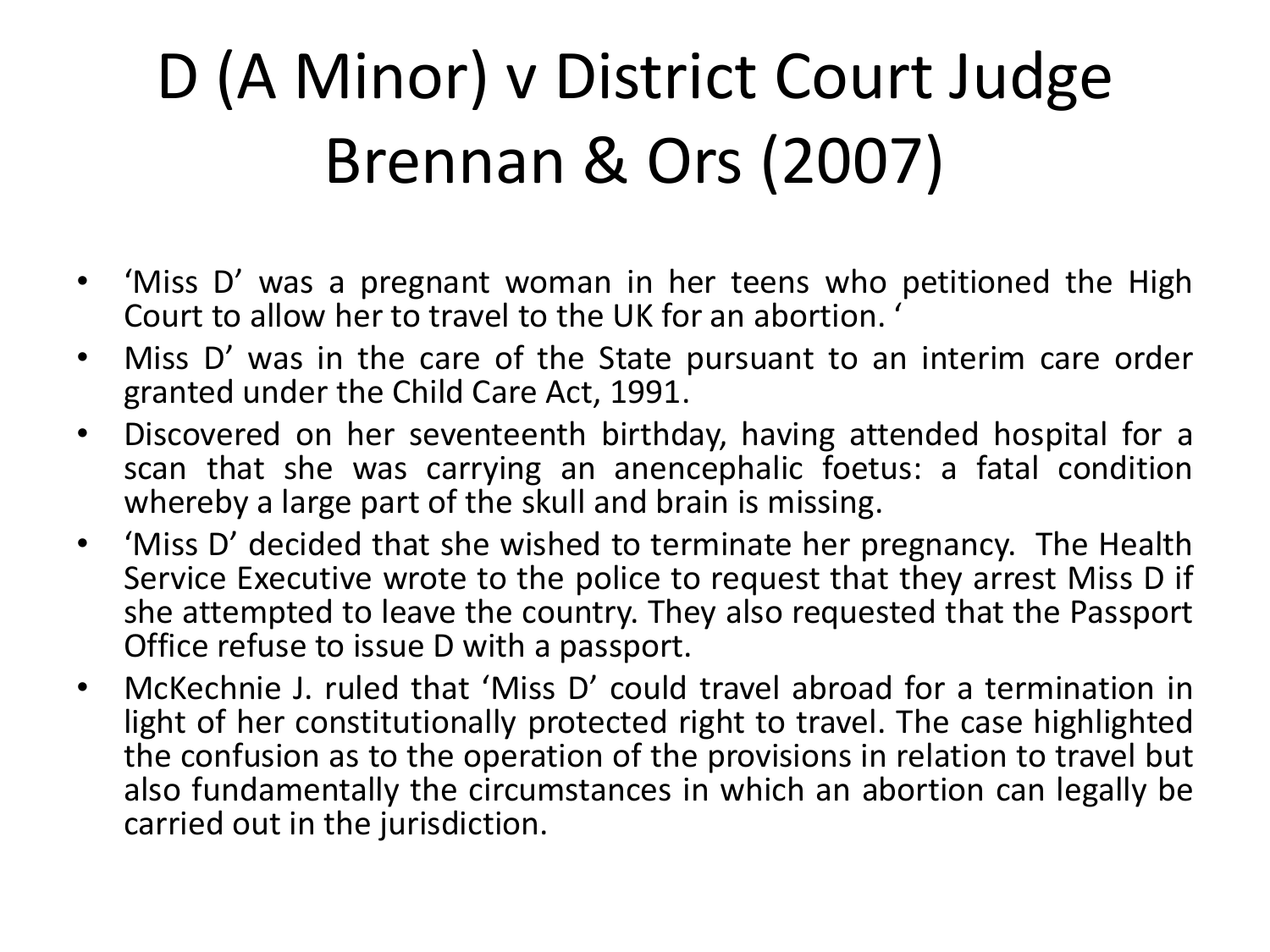### The 'Miss D' Case

McKechnie J., specifically stated that:

"in deference to the submissions made by counsel on behalf of the unborn, I do not consider it necessary to express any views as to whether article 40.3.3. of the Constitution applies to a foetus such as one with the medical condition, and the certainty of prognosis as we have in this case".

It is therefore still unclear in the aftermath of the Miss D case whether a foetus which is incompatible with life is subject to the protection of Article 40.3.3.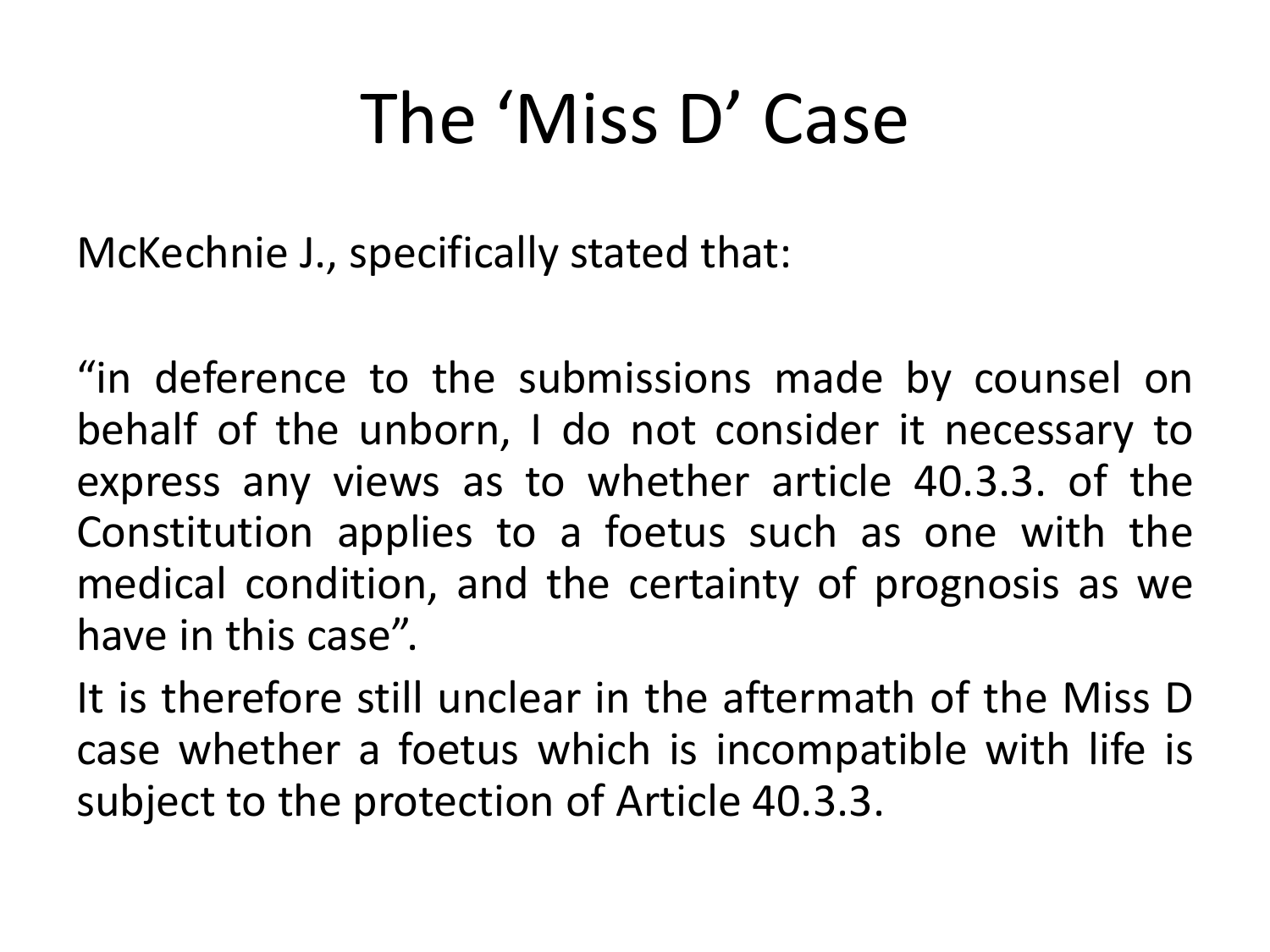# D v Ireland (2007)

- An Irish woman, known as D petitioned the EctHR challenging the constitutional ban on abortion in 2007.
- Pregnant with twins, one of whom died in the womb, and the second found to suffer abnormalities, D travelled to Britain and had an abortion. Argued breaches of Articles 3, 8 and 14.
- Failure to exhaust domestic remedies and had not therefore inadmissible. However, the Court accepted the argument of the State to the effect that it would have been possible for D to petition the High Court and secure the right to a termination in her case, given that the law may well provide for a termination in a case such as hers where the foetus had no prospect of survival and therefore may not have secured the constitutional protection for the unborn.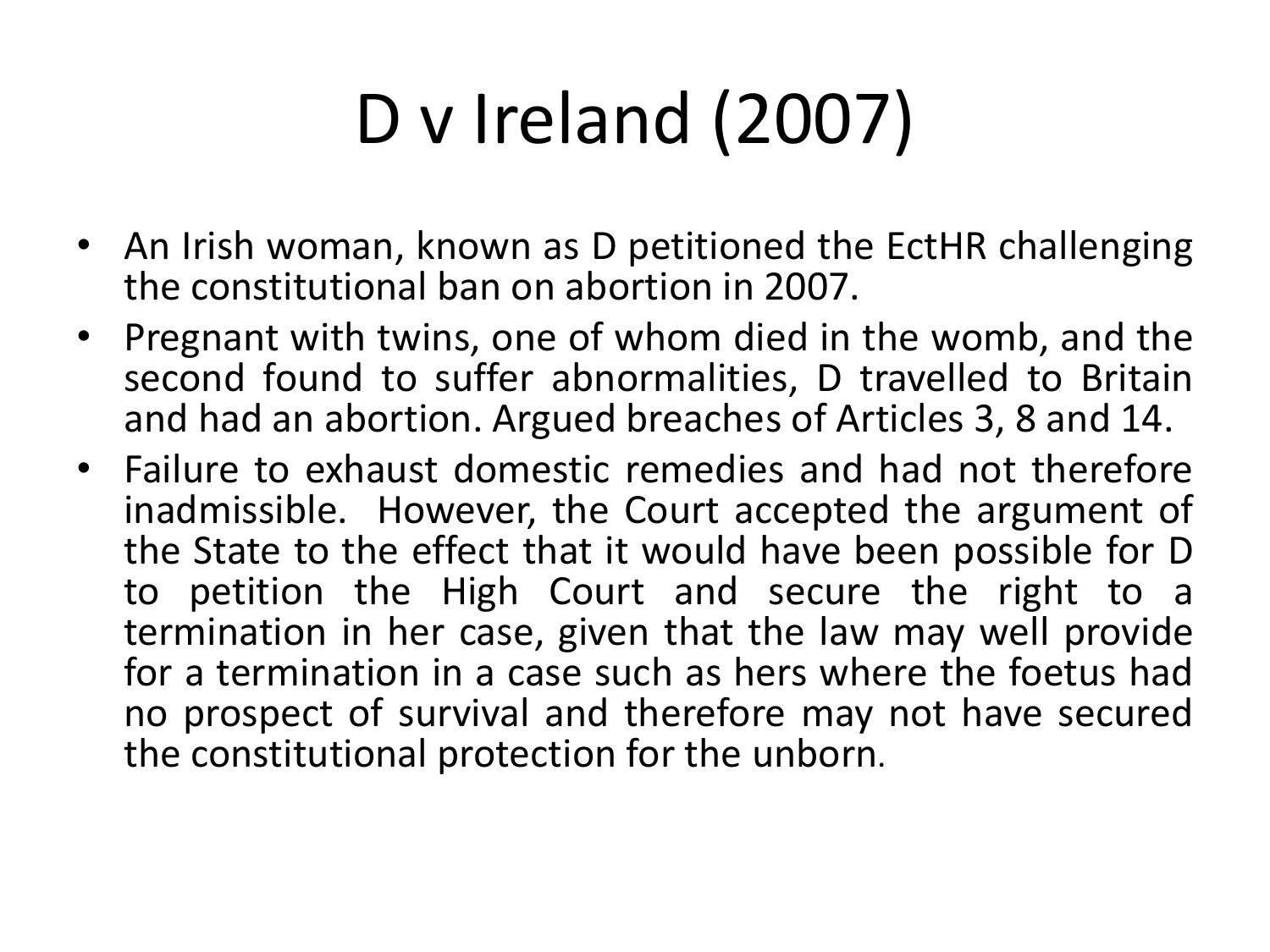- Three women took a case to the Strasbourg court arguing that Ireland's abortion ban breached their rights.
- A was an unemployed single parent with children in foster care.
- B did not wish to become a single parent and although told that she may be at risk of an ectopic pregnancy that risk had abated by the time she had an abortion.
- C was a cancer patient who was unable to find a doctor willing to advise whether her life would be at risk if she carried to term.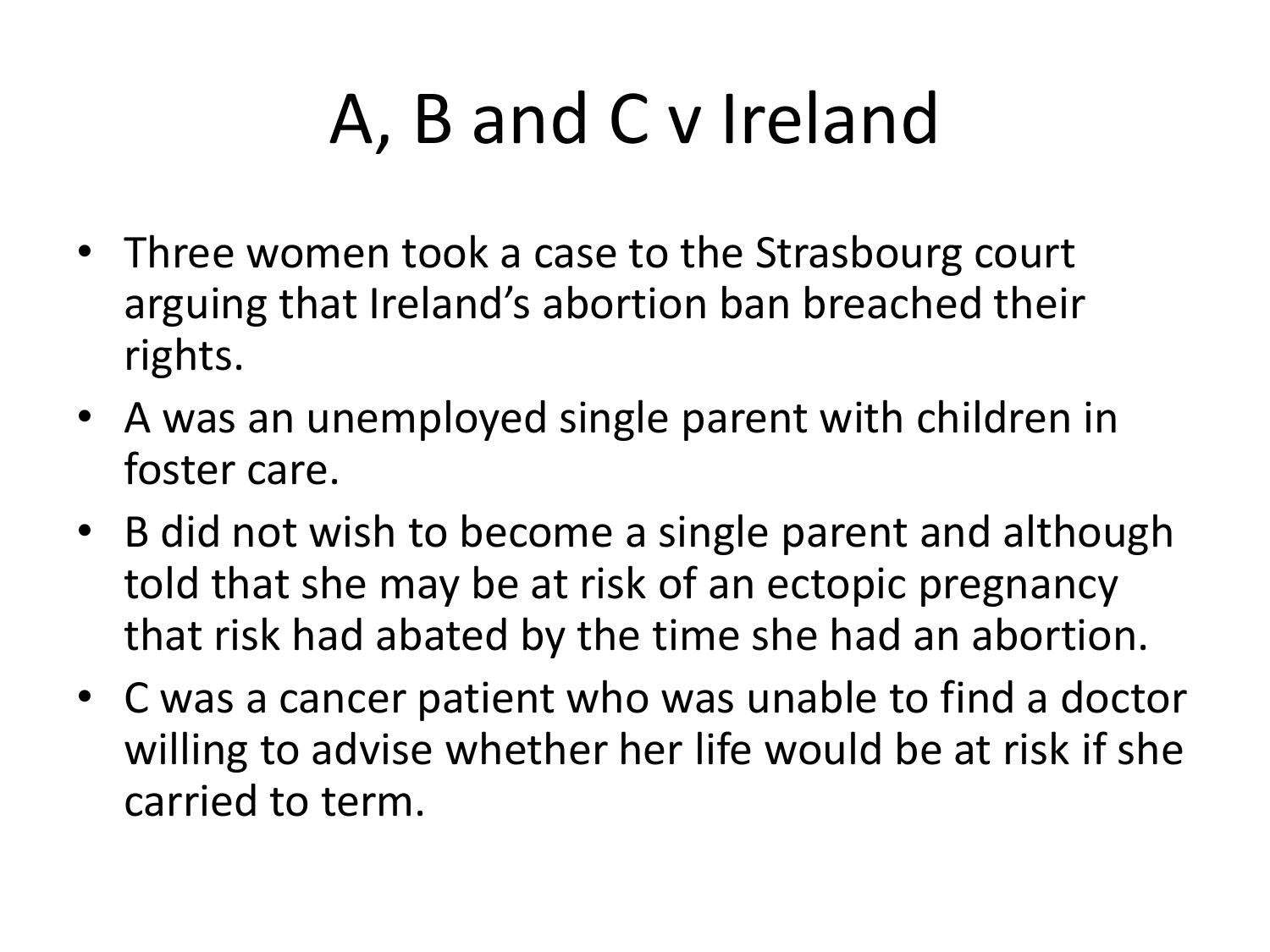- A & B complained that they were not permitted to access an abortion in Ireland as there is no provision for abortion on health and/or wellbeing grounds but solely on grounds of established risk to life of the mother.
- C complained that although she believed that her life was at risk from continuation of pregnancy there was no law/procedure through which she could have established that.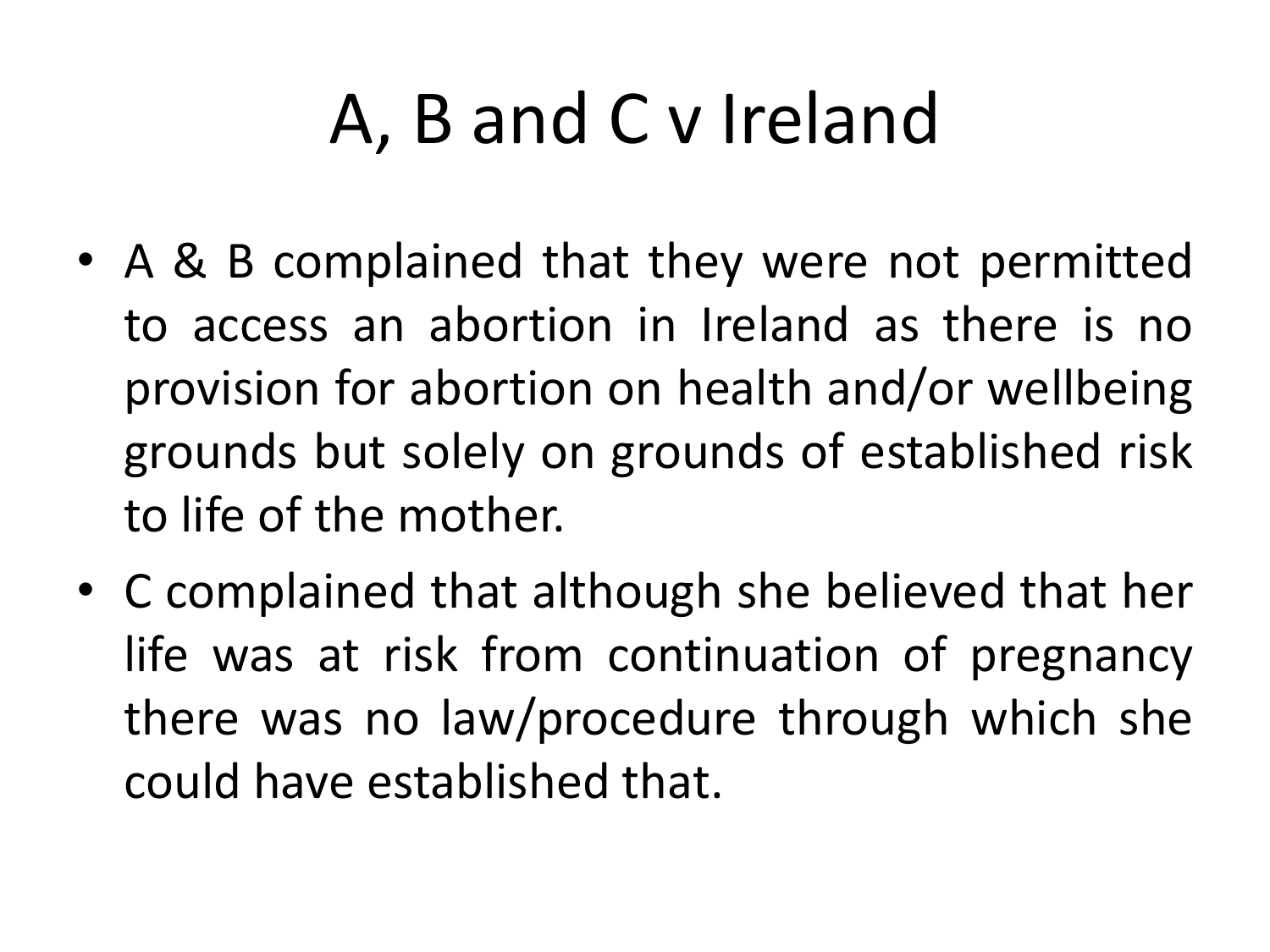"While Article 8 cannot, accordingly, be interpreted as conferring a right to abortion, the Court finds that the prohibition in Ireland of abortion where sought for reasons of health and/or well-being about which the first and second applicants complained, and the third applicant's alleged inability to establish her qualification for a lawful abortion in Ireland, come within the scope of their right to respect for their private lives and accordingly Article 8".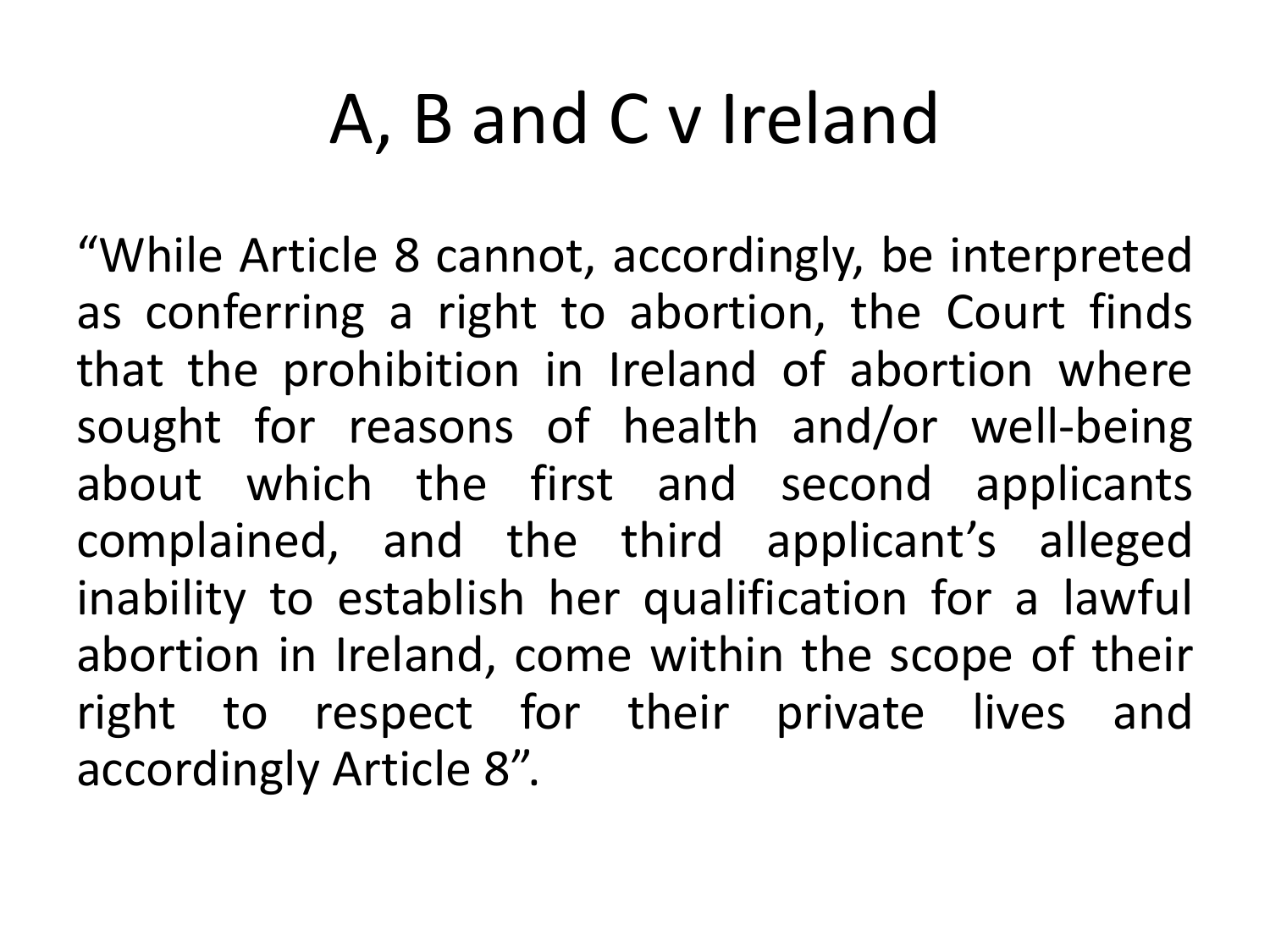- In relation to A and B, the Court found that a fair balance had been struck between A & B's rights to respect for their private lives and the rights invoked on behalf of the unborn in an Irish context. "The Court concludes that the impugned restriction therefore pursued the legitimate aim of the protection of morals of which the protection in Ireland of the right to life of the unborn was one aspect".
- In relation to C, the Court found that the State had failed to comply with its positive obligation to secure to C effective respect for her private life due to the absence of any implementing legislative or regulatory regime providing an accessible and effective procedure by which she could have established whether she qualified for a lawful abortion in Ireland.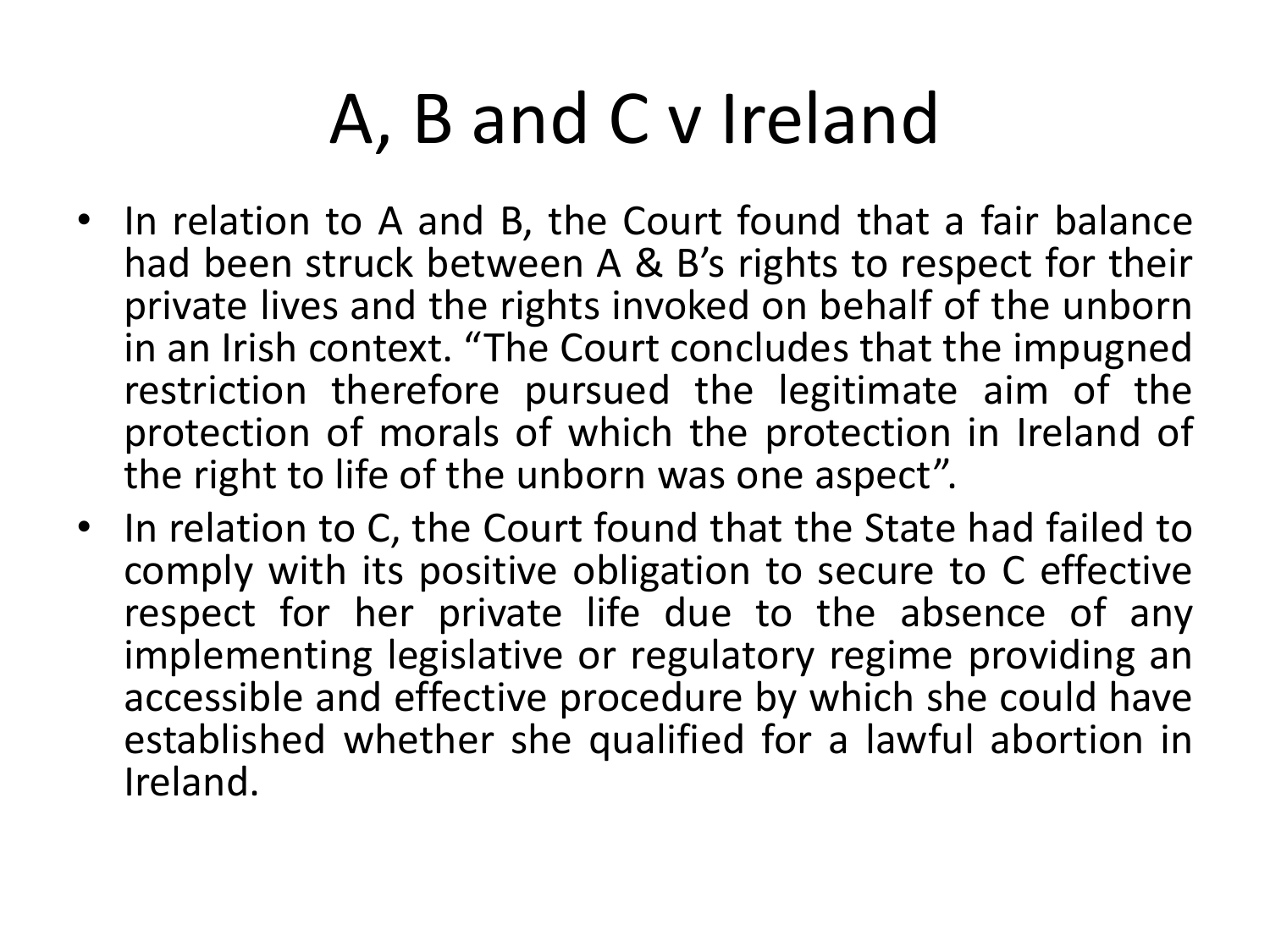Action plan submitted in June 2011 – State is committed to ensuring the expeditious implementation of the Judgment.

Action report submitted on January 13<sup>th</sup> 2012, the Irish State established an expert group to examine the judgment, to elucidate its implications for the provision of health care services to pregnant women in Ireland and to recommend options on how to implement the judgment in Ireland.